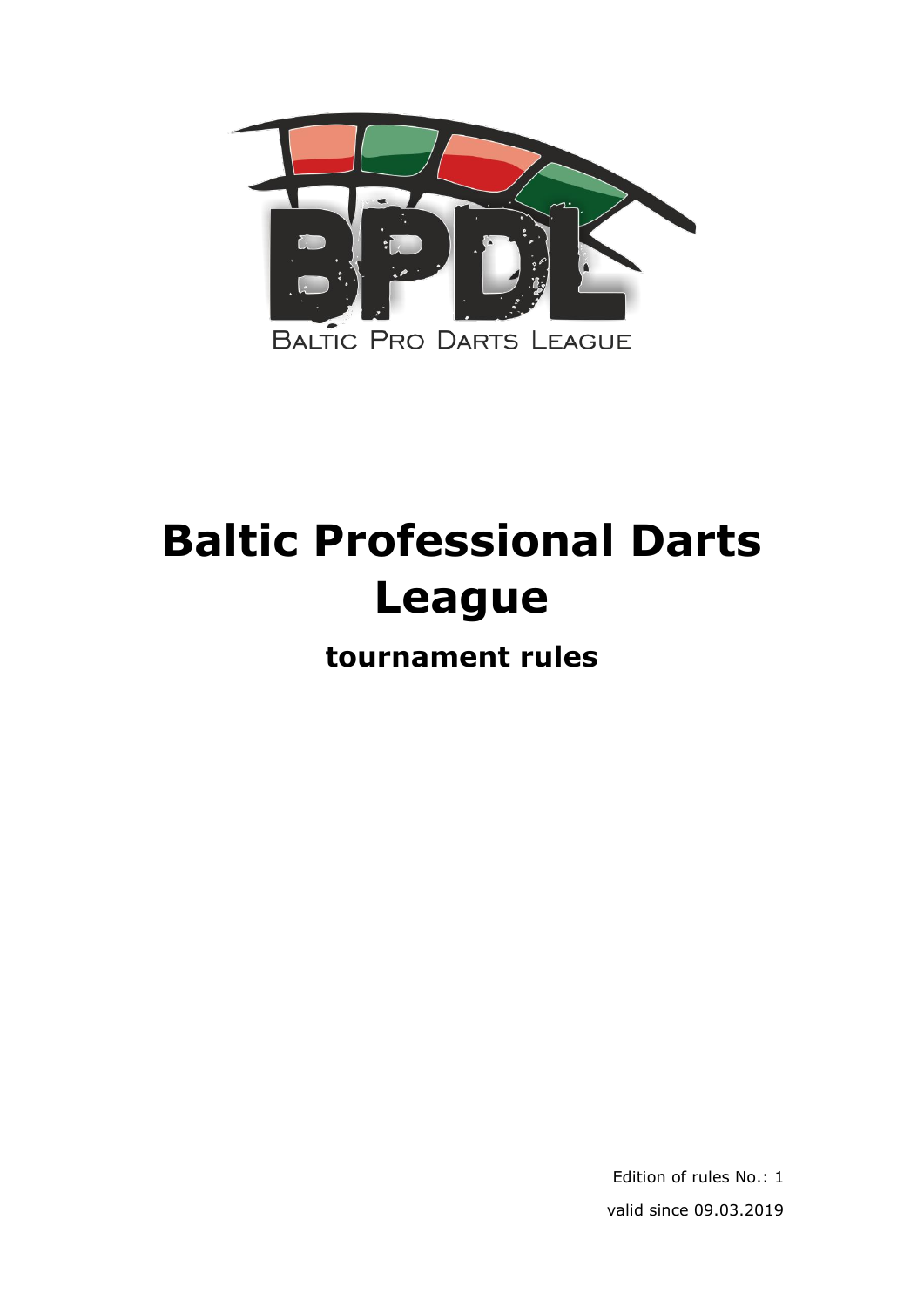

# **Table of content**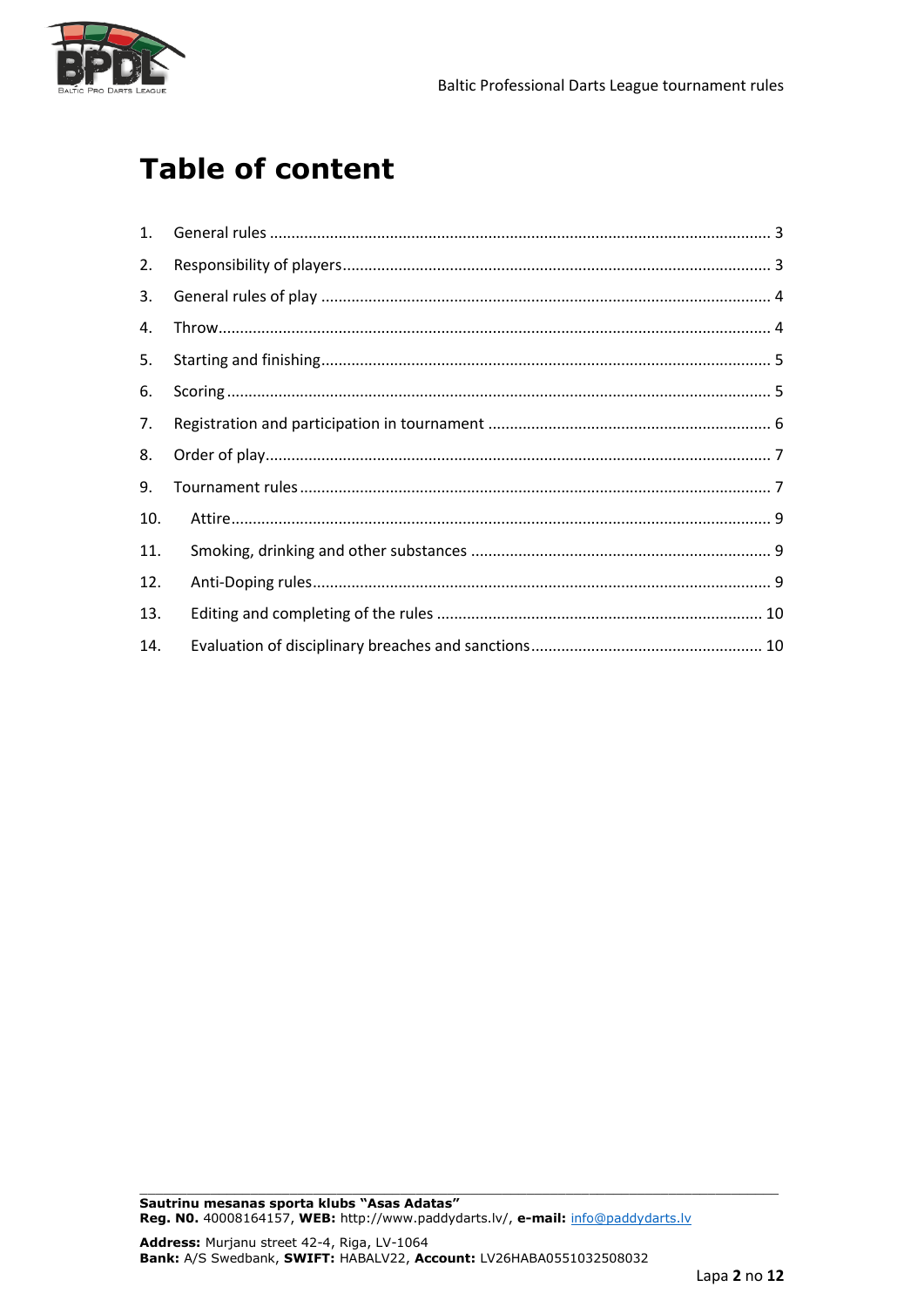

# <span id="page-2-0"></span>**1. General rules**

- 1.1. These rules apply to all participants and other persons related to the tournament. Every participant and persons related to the tournament shall act with respect towards the sport of darts.
- 1.2. Players must always collaborate with organizers of the tournament, thus helping to develop darts as a sport and raising its prestige.
- 1.3. All instructions given by organizers, main referee or their assistants apply to the players, if the instructions are justified and reasonable.
- 1.4. Players must play to their best ability in each game and tournament and they must finish each game they have started. If a player intentionally loses the game or does not finish it, it is considered as a breach of tournament rules and show of disrespect towards the sport of darts.
- 1.5. Players are forbidden to participate in betting related to the tournament – they are forbidden to bet on their own games, as well as the games of other players.
- 1.6. It is forbidden for the players to negotiate before or during the tournament about the results or any advantageous situation, as well as share the prize fund between themselves, thus influencing the results of the tournament.
- 1.7. Players or members of an audience are forbidden to behave in a way, which might give hints of intention of game-fixing before, during or after the tournament.
- 1.8. Players are responsible about the behavior of guests they have invited to the tournament, regardless if they are together at specific moment during the tournament or not.
- 1.9. Any player or guest, who, based on these rules, is justifiably asked by an organizer or main referee to leave the premises of the tournament or given other instructions, must comply immediately.
- 1.10. All players and guests must strictly follow these rules. Any breach of rules will be revised by the organizers accordingly.
- 1.11. Organizers are entitled to make changes to these rules and any change apply to all participants and guests from the moment of publishing.
- 1.12. Anybody of age of at least 16 years is allowed to participate.
- 1.13. Players are responsible for their own state of health.

# <span id="page-2-1"></span>**2. Responsibility of players**

- 2.1. Every player's responsibility is to follow the rules of the tournament and obey instructions given by organizers, main referee or his assistant.
- 2.2. Every player's responsibility is to inform organizers, main referee or his assistant in case they observe actions that raise suspicions about intentions of influencing the results and/or outcome of games, as well as collaborate with organizers in investigating each case.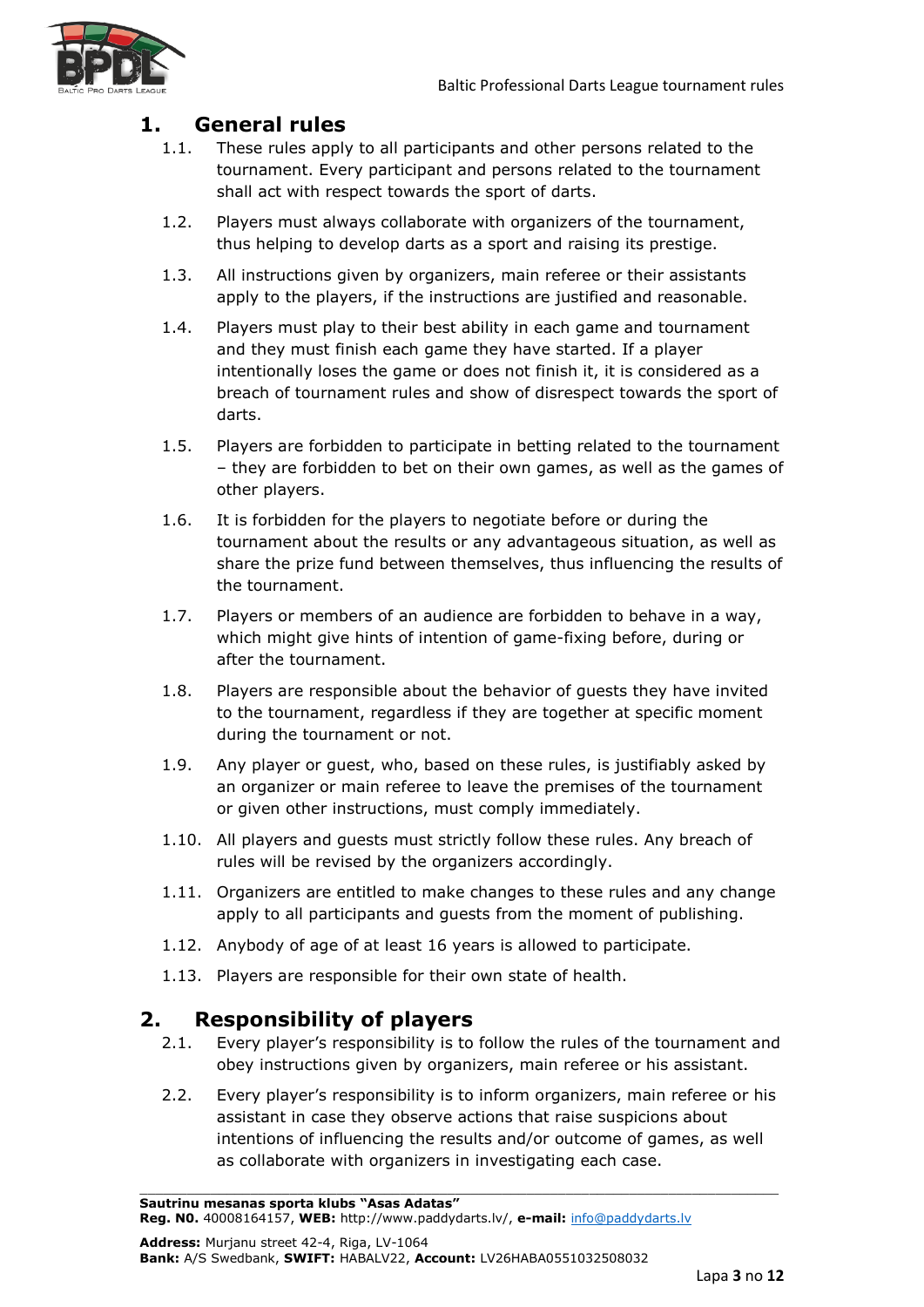- 2.3. Every players responsibility is to treat with respect towards sport of darts, other players, organizers, main referee and his assistants, as well as visitors of the tournament.
- 2.4. Every payer's responsibility is to collaborate with organizers of tournament, main referee or his assistant in investigating breaches of these rules.

# <span id="page-3-0"></span>**3. General rules of play**

- 3.1. Players shall provide their own darts, which shall not exceed an overall length of 30.5 cm, and weight no more than 50 grams. Each dart shall consist of a metallic needle shaped point attached to the barrel. At the rear of the barrel there shall be attached a flighted stem which may consist of up to five separate pieces. (E.G.: a flight, a flight securing device(s), a flight protector, and a stem.)
- 3.2. Any player who does not follow these rules during or after the tournament, can be temporarily or permanently disqualified.
- 3.3. Only organizers of the tournament may provide different interpretations of these rules and these interpretations are final and binding to everybody.
- 3.4. Any situation, which is not foreseen in these rules, will be evaluated by organizers and their decisions regarding the actions, which needs to be taken, are final and binding to everybody.
- 3.5. Any player, who will be found guilty of conscious losing of a leg, set or game, will be disqualified from the tournament and he might receive an additional fine, upon which the organizers will decide.
- 3.6. If a player, without previously agreeing with the organizers, does not participate in the ceremony of awards, they will lose rights to receive money or any other prize.
- 3.7. If a player does not follow rules of the tournament or does not finish or participate in all the games planned (including finals), they will lose rights to receive money or any other prize.
- 3.8. If additional expenses to organizers are created by a player breaching these rules, then the player is responsible for covering these expenses.

# <span id="page-3-1"></span>**4. Throw**

- 4.1. A player shall throw darts from a standing position, except only in those circumstances when a physical disability or physical injury requires that a player must adopt a non-standing position (e.g. wheel-chair)
- 4.2. All darts shall be thrown deliberately, one at a time, by and from the hand. All darts must be thrown with the needlepoint aimed towards the face of the dartboard. If a dart is not thrown in this manner then the 'throw' will be declared a 'foul throw' and shall not count in that respective leg, set, or match.
- 4.3. A throw shall consist of a maximum of 'three' darts unless a leg, set or match is completed in less than 'three darts'.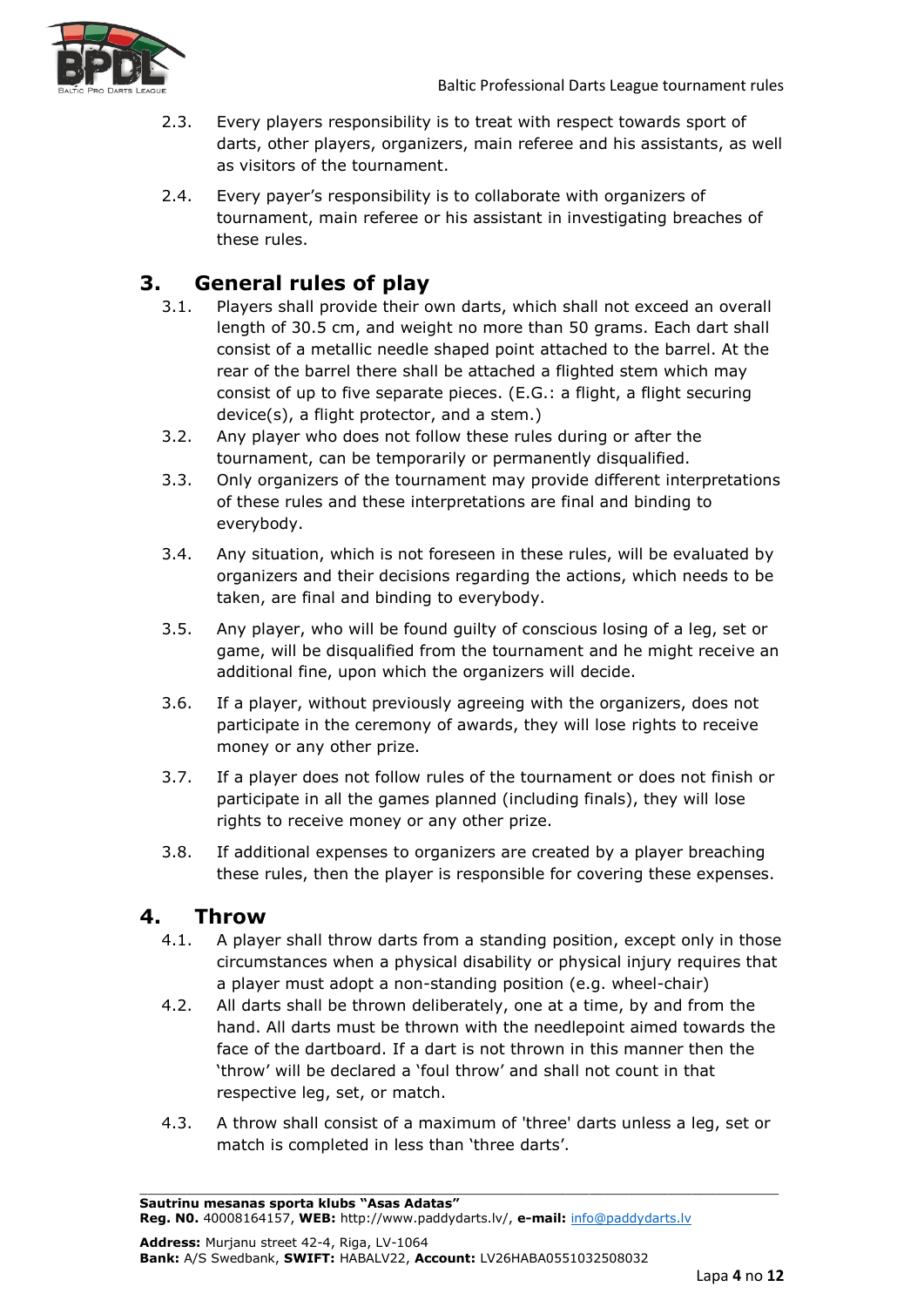

- 4.4. If a player, during a throw, touches any dart that is in the dartboard, then that throw shall be deemed to have been completed.
- 4.5. Any dart bouncing off or falling out of the dartboard shall not be thrown again.

# <span id="page-4-0"></span>**5. Starting and finishing**

- 5.1. Every leg and game is played with a straight start from 501. Player just needs to hit the board inside the outer wire of a double section.
- 5.2. To finish and win, the player must land a dart in the double (Double Ring or Bull) of the number equal to one half of the remaining score. (e.g. if the score "40" remains, the finish must be in the double section of a sector  $(20'')$
- 5.3. Inner segment of the center is counted as 50 points. If 50 points are needed to finish and win the leg/game, inner segment (red "bull") is considered as double-25 sector.
- 5.4. if a player in a throw scores more points than remain in the Leg or match, or the same points as remain without finishing on a double, or leaves a score of one, then that throw shall not count and the score shall remain as it was prior to that throw.
- 5.5. A 'Game Shot' called by a Caller is valid only if the darts thrown achieve the required finish and remain in the dartboard until retrieved after the 'Game Shot' has been called.
- 5.6. If a 'Game Shot' called by a Caller is invalid, then the player shall have the right to continue that throw, unless all 3 darts have been already thrown.
- 5.7. If as a result of an error in Clause 5.6 the player has retrieved any of the darts and not all three darts have been thrown, then the Referee shall replace the retrieved dart or darts in as near as is practicable the same position and permit the player to complete the throw.
- 5.8. Any dart which is mistakenly thrown after the  $n_g$  ame",  $n_g$ set" or  $n_g$ leg" has been called, will not be counted, since the game/set/leg is already finished.
- 5.9. Referee of the game may not give any indications about the double section which must be hit. Referee may only say the number which has been left, e.g. referee may say "40 left", but not "double-20 left".
- 5.10. The first player who clears the score 501 and finishes by obtaining the required double out shall be declared the winner of that Leg or match, whichever is applicable.

# <span id="page-4-1"></span>**6. Scoring**

6.1. A dart shall only score if the point remains in or touches the face of the dartboard, within the outer double wire, until after the throw has been completed, and the score has been called and recorded on the scoreboard or visual display.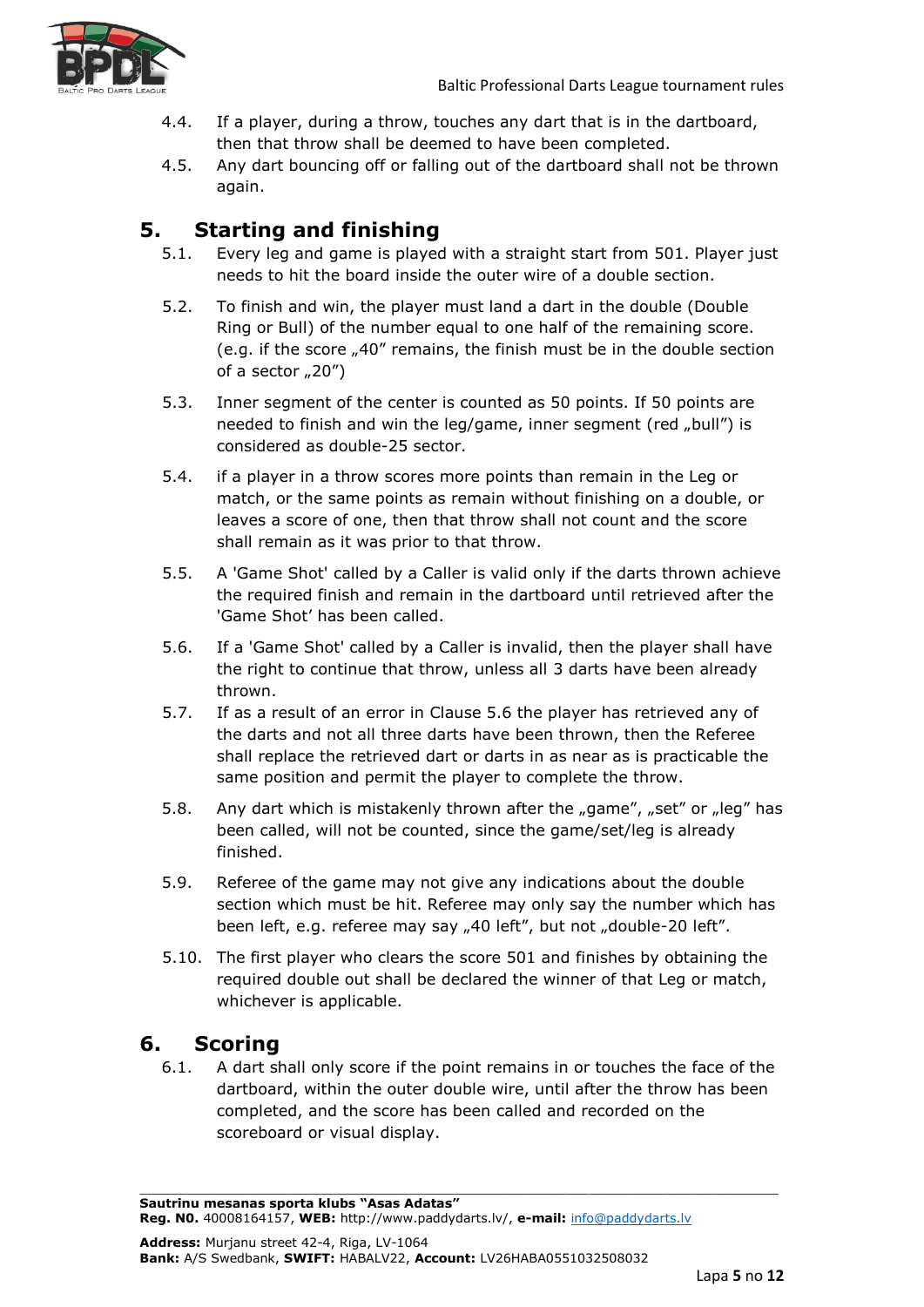

- 6.2. The score is counted from the side of the segment wire in which the point of the dart enters and remains in or touching the face of the dartboard.
- 6.3. Darts must be retrieved from the board, but only after the caller (if there is one) has called the score and the score has been written down.
- 6.4. No objections about the score will be taken into account, if the dart has been retrieved before the score has been written down.
- 6.5. All notes of the score must be checked by the referee, caller and players themselves after each turn and any correction of the score must be made until the next turn.
- 6.6. Player may ask to check or correct the score only until the next turn and only about the previous turn.
- 6.7. Request to check or correct the score must be asked until the next turn of the player, who makes this request; it might not be made during the time the other player has taken place on the oche until he finishes the turn. Action otherwise will be considered as unsportsmanlike attitude.
- 6.8. Any mistakenly marked score must remain unchanged until the turn of the player, which score has been marked incorrectly.
- 6.9. The score must be marked in a visible place in front of the players and referee.
- 6.10. There must not be any indications about the double section needed to win the leg/game neither from referee, nor caller or any other players or visitors.
- 6.11. Marker/referee takes all the decisions necessary during the game based on these rules. In case of uncertainty marker may consult with the main referee or organizers before making a decision in ambiguous situations.

#### <span id="page-5-0"></span>**7. Registration and participation in tournament**

- 7.1. All players willing to participate in tournament must register until the deadline set by the organizers.
- 7.2. All players that have applied to participate in the tournament must pay the participation fee until the deadline set by the organizers.
- 7.3. All players that have applied to participate in the tournament must register until the deadline set by the organizers. Usually it will be until certain hour on the day of the Event, Qualification or Finals before the start of the competition.
- 7.4. If a player, who has applied to participate in the tournament and has paid the participation fee, does not register until the deadline set by the organizers, he/she will be disqualified from the competition and participation fee will not be reimbursed.
- 7.5. If a player is not present for his game, he/she will receive an automatic loss and the participation fee will not be reimbursed. Only exception is prior agreement with the organizers or the main referee.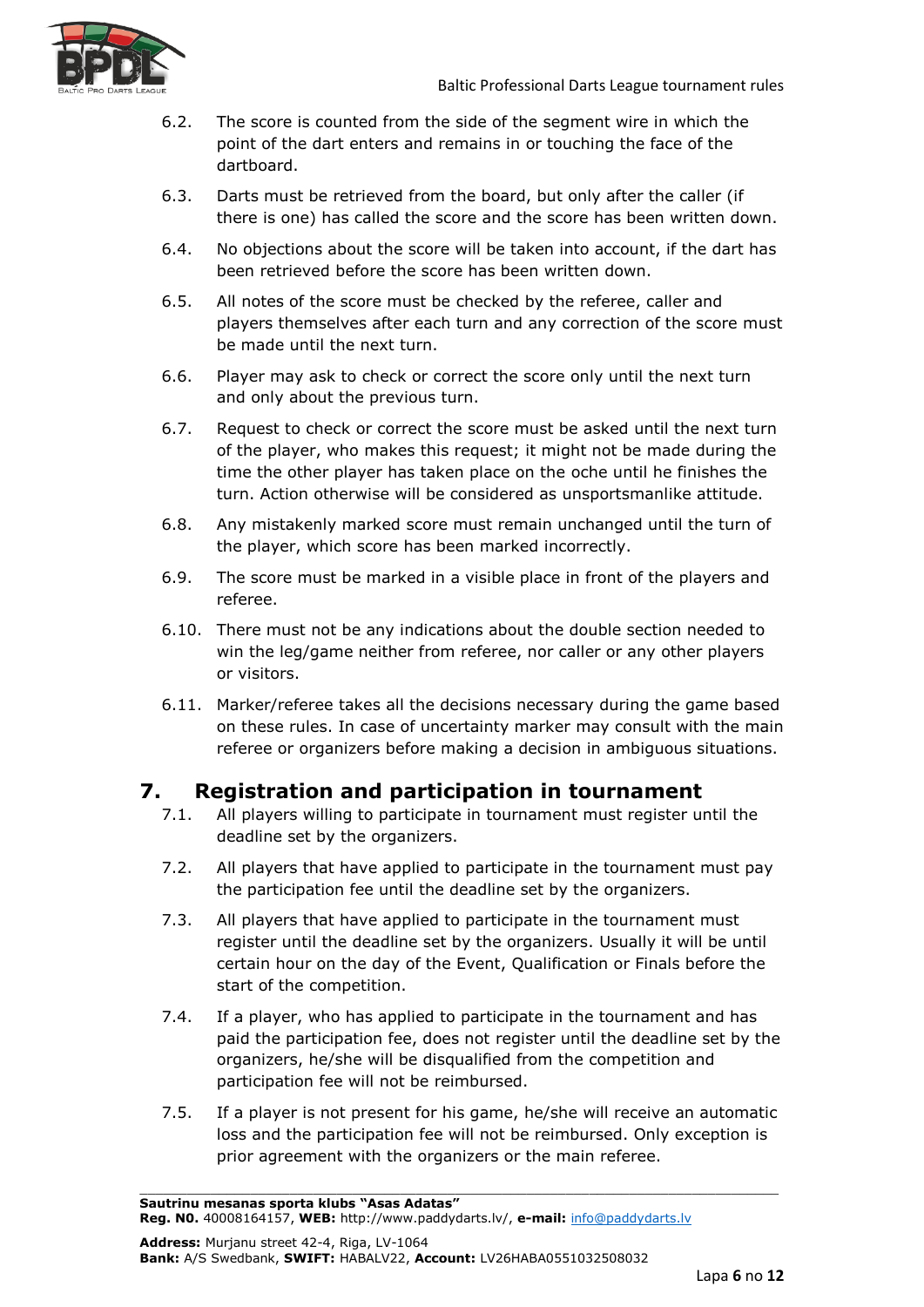

- 7.6. Player must be on time to play or mark the game. If a player is not present on a designated time/place, he/she might get disqualified, as well as receive an additional sanction, upon which the organizers will decide.
- 7.7. Previously disqualified players will not be accepted as participants in the tournament until full execution of the sanctions.
- 7.8. Replacement of a player before or during the tournament is not allowed and will not be accepted.

# <span id="page-6-0"></span>**8. Order of play**

- 8.1. Beginner of the game will be decided by a throw to the bullseye.
- 8.2. Player, which wins the throw for the bullseye, will start the first leg or set, as well as will throw first in all odd-number legs (3, 5, etc.), including the last and deciding leg.
- 8.3. If the order of play has not been correctly adopted, then that respective leg shall be stopped and then re-started using the correct order of play.
- 8.4. If legs have already been completed using an incorrect order of play then the results determined in those legs shall stand but the next leg shall be started using the correct order of play.
- 8.5. To decide who will start the game, both players throw to the bullseye. Player, who is mentioned higher in the draw table, will throw first. Only darts that hit and remain in the bullseye (50) or center sector (25) will count. After each throw a dart shall be retrieved by the player.
- 8.6. If both players have the same result (a tie), then they shall throw again in reverse order – player that was throwing second, now will be throwing first.
- 8.7. Result is considered the same (a tie), if both players miss the center (25) or bullseye (50) sector, or both have hit the center (25) sector or both have hit the bullseye during one session of throw.
- 8.8. If one player has hit a bullseye (50) and other player has hit center (25) sector or any place on the board outside the center, then the player, which has hit the bullseye, will start the game.
- 8.9. If one player has hit a center sector (25) and other player has hit any place on the board outside the center, then the player, which has hit the center, will start the game.

# <span id="page-6-1"></span>**9. Tournament rules**

- 9.1. In Tournament play all Players shall play under the supervision and direction of the organizers and main referee and its assistants.
- 9.2. No persons shall be allowed within the playing area other than marker, caller and players.
- 9.3. Marker and caller, which are in front of players, must avoid movement as much as possible. Marker and/or caller are forbidden to smoke or drink during the game.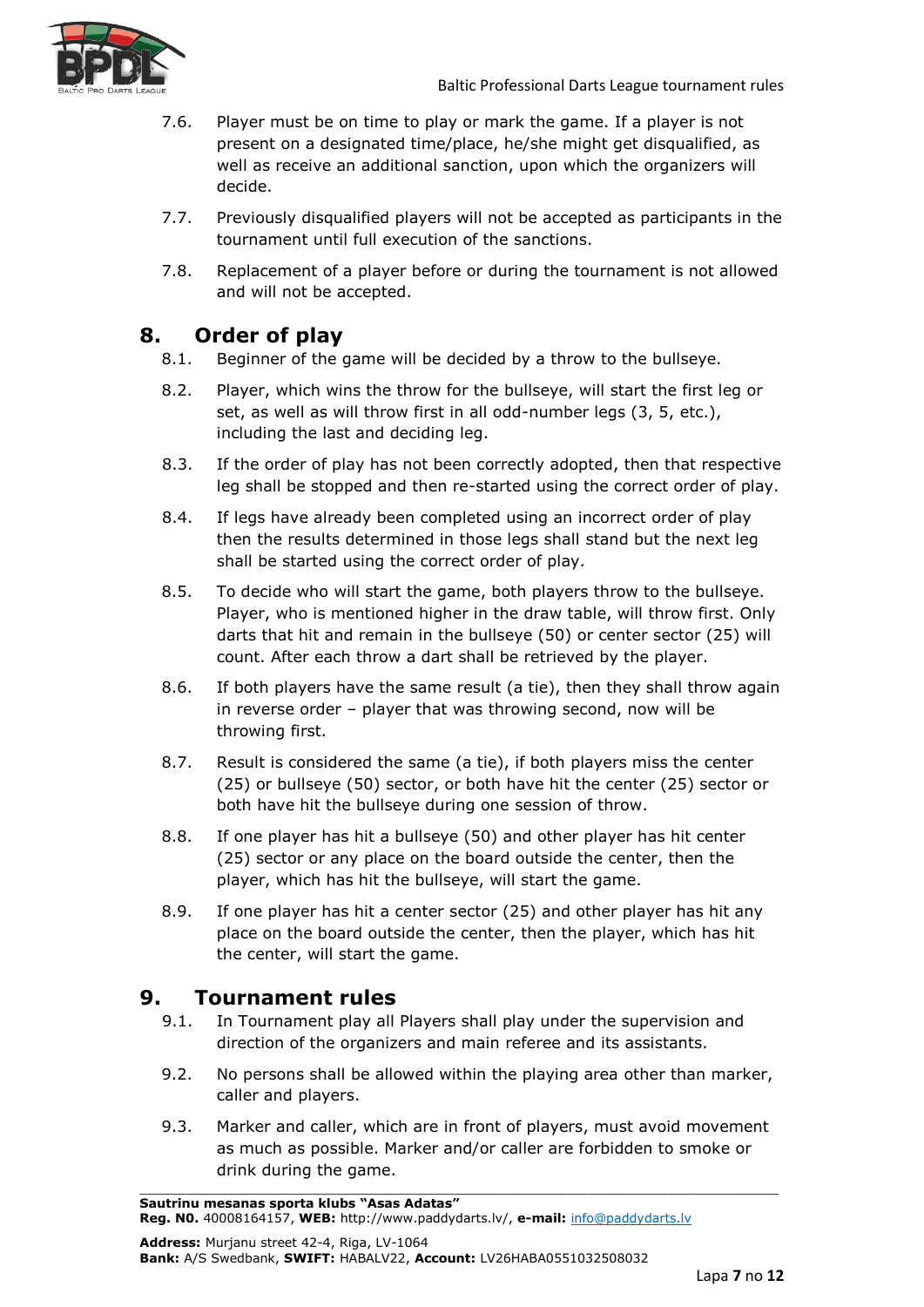

- 9.4. Player must stay no closer than 1 meter to the back of the player who is on the oche and preparing and/or throwing.
- 9.5. During the game everybody must follow the best of order and only player who is at the oche can approach the marker/referee of the game. No shout-outs or callings are allowed from other players and/or audience members.
- 9.6. All players must follow fair play principles and must treat with respect their opponents. Not loud shout-outs are allowed during the game, even when nobody is throwing.
- 9.7. Any player, who will breach rules 9.6. and 9.7., firstly will receive a warning by the referee. In case of repeated breach of these rules, a player can be disqualified from the tournament. Approaching referee in a calm manner and with a justified reason, with a remark, protest or request to make corrections, is not considered as breaching these rules.
- 9.8. Player, who is at the oche, is allowed to consult with the marker/referee during his throw regarding the points scored or the score that remains. However, no remarks or suggestions regarding the potential throw or the double required to finish the game are allowed.
- 9.9. After the end of the leg, set or game there shall not be made any corrections of the score.
- 9.10. Any protest regarding the score might be made only until the next throw of the player which score has the mistake. If a player has thrown at least one dart, no corrections can be made.
- 9.11. Any protest during the game must be solved together with referee/marker of the game and main referee or his assistants can be involved if needed. The game can be continued only after the decision has been made. Any later protests will not be accepted.
- 9.12. If player's inventory has been damaged during the game, reasonable amount of time can be given for fixing the damages under surveillance of referee. Repairments must be made at the location of the game.
- 9.13. If there is a legitimate reason, player might leave the location of the game for a period up to 5 minutes, or longer, if there is a justified need. This type of break can be given only in between legs or sets and it is solely decision of the game referee/marker.
- 9.14. It is forbidden to swear, scream, act provocatively, offensively or aggressively, as well as physically abuse other players or members of audience. This kind of behavior will be interpreted as unsportsmanlike and one that damages reputation of sport of darts. Players, who will act in a manner described, will be sanctioned with disciplinary punishments by the organizers. Such punishment can be a warning, disqualification from the game, tournament or period of time and/or money fines.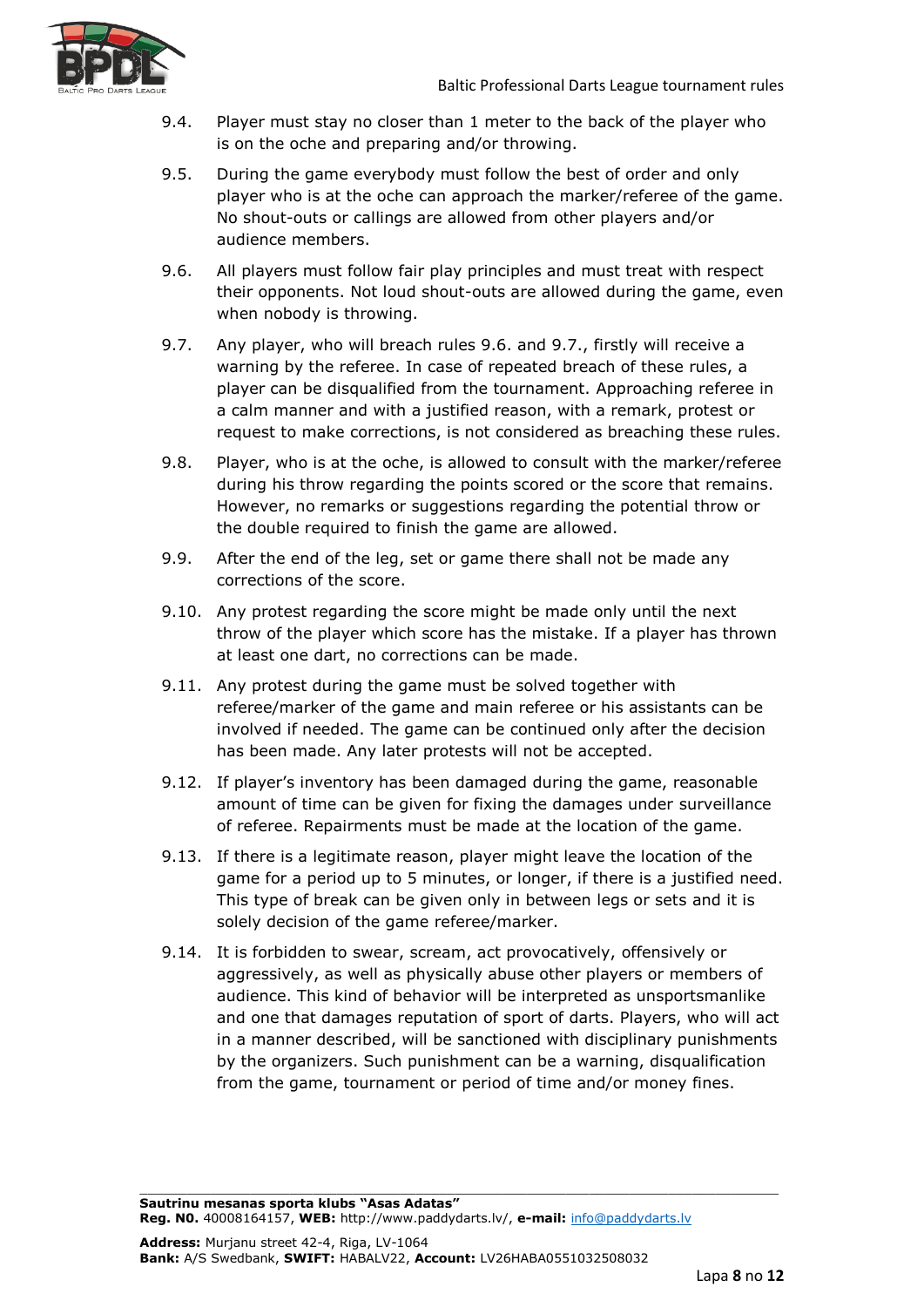

# <span id="page-8-0"></span>**10. Attire**

- 10.1. Players are not allowed to wear denim style clothes (jeans, etc.). No trousers or skirts made from denim (jeans), leather or velvet are allowed. The same restriction applies to a workman clothes.
- 10.2. Player should wear closed-style shoes and they should always be worn during the tournament. Flashing and/or luminescent details are not allowed. Other type of footwear is allowed only with a written notice from the doctor.
- 10.3. Final decision regarding suitability of player's attire and/or footwear remains with the main referee and/or organizers of tournament and cannot be disputed.
- 10.4. Any inappropriate attire and/or footwear must be changed before player starts their games.
- 10.5. It is not allowed to wear headgear without permission of organizers. Exceptions can be made for medical or religious reasons and prior written application from player must be made.
- 10.6. Players are not allowed to wear anything over their playing attire during the games or award ceremonies.
- 10.7. Sweat wristbands are allowed.
- 10.8. Players are not allowed to wear earphones or headphones without permission of organizers. Only hearing aid devices are permitted.
- 10.9. Any player who disagrees to follow these rules will not be permitted to participate in the tournament.

# <span id="page-8-1"></span>**11. Smoking, drinking and other substances**

- 11.1. Players and/or referees are not allowed to smoke, drink or use any other intoxicating substances during the games.
- 11.2. Players are allowed to drink only water during the games.
- 11.3. Players visibly drunk or under influence of other intoxicating substances will not be allowed to participate in the games and will be disqualified from the tournament.
- 11.4. Main referee and/or organizers are allowed to make decision about the level of drunkenness or intoxication without making any measurements.
- 11.5. Breach of rules no. 11.1 and 11.3 will be evaluated by organizers and additional sanctions can be applied.

# <span id="page-8-2"></span>**12. Anti-Doping rules**

- 12.1. World Anti-doping code and State Sports medicine center information [\(http://www.vsmc.gov.lv/\)](http://www.vsmc.gov.lv/) applies to all participants of tournament.
- 12.2. It is individual responsibility of each player to make sure that they are eligible to participate in the tournament following the principles of fairplay.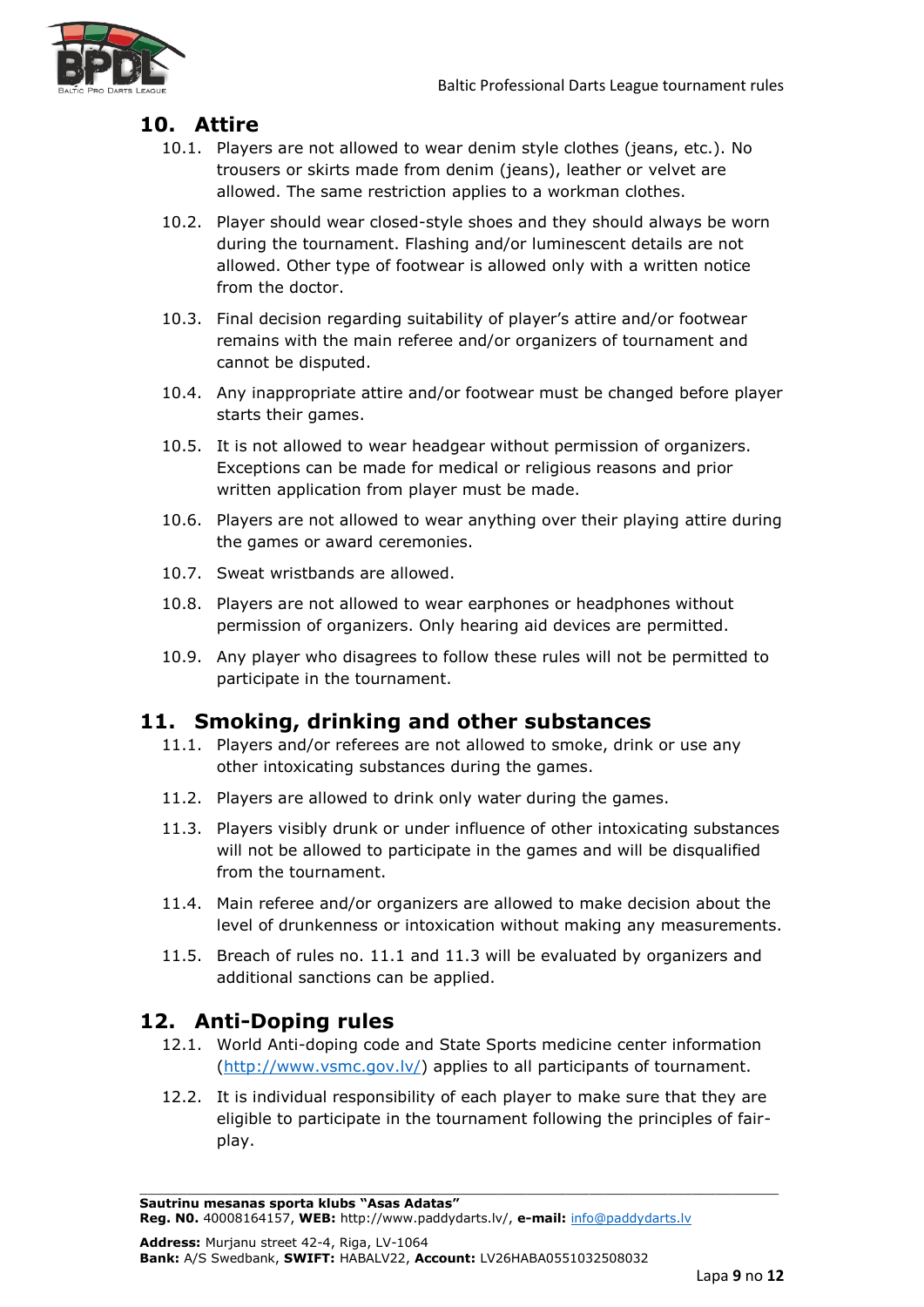

# <span id="page-9-0"></span>**13. Editing and completing of the rules**

13.1. Organizers keep the rights to edit or complete these rules if there is a need. Information about any changes will be published on the website of organizers and new rules apply to all participants from the moment of publishing.

# <span id="page-9-1"></span>**14. Evaluation of disciplinary breaches and sanctions**

- 14.1. Disciplinary breaches of tournament rules are inspected and evaluated by disciplinary committee - Žanis Buklovskis and Jurijs Botvinko, who are members of tournament organizers sports club "Asas Adatas"
- 14.2. Duties of disciplinary committee are as follows:
	- 14.2.1. Inspection and evaluation of disciplinary breaches, according to the rules of tournament.
	- 14.2.2. Collection and evaluation of explanations of players and audience members who have breached the rules.
	- 14.2.3. Evaluation of explanations of other players and/or main referee and his assistants, in case of other players disciplinary breaches.
	- 14.2.4. Disqualification of players before inspection, evaluation and application of disciplinary sanctions, if a player's behavior and actions does not comply with any of the rules mentioned. This applies also in cases if without detailed investigation it's not applicable to disqualify a certain player, however his/her actions and behavior endangers tournament and prestige of sport of darts.
	- 14.2.5. Issue official warnings disqualify players or apply money fines if a player does not comply with tournament rules, and forbid participation of players until they have paid their fines.
	- 14.2.6. To accept and evaluate justified objections and protests regarding disciplinary sanctions and/or money fines and disqualifications.
	- 14.2.7. To publish reports of all evaluated cases and decisions taken, as well as to inform all involved persons by sending the decision through e-mail.
- 14.3. Process of initiation and evaluation of disciplinary cases:
	- 14.3.1. All disciplinary cases are inspected in maximum 10 days after the Tournament event or after the receiving of application.
	- 14.3.2. Each recognized breach of the rules is submitted to disciplinary committee by main referee straight after the each tournament event.
	- 14.3.3. Written applications from players about breaches of the rules during the tournament are accepted no later than 3 days after the end of the tournament event.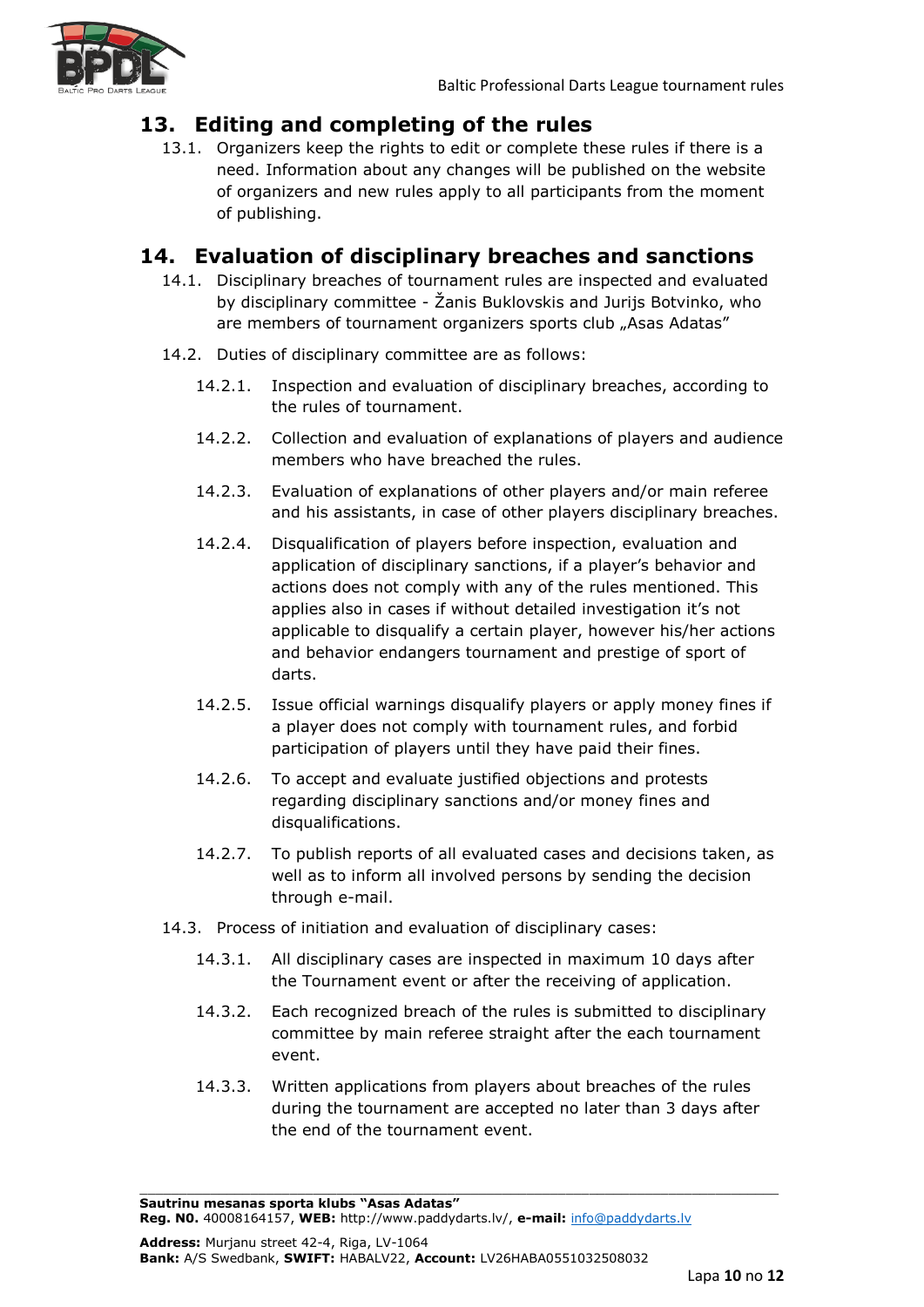

- 14.3.4. Disciplinary committee can ask for additional explanations from all involved sides. Persons involved are obliged to provide explanations no later than after 5 working days.
- 14.3.5. Disciplinary committee evaluates applications and explanations and makes the final decision in 5 working days counting from the moment of receiving the application.
- 14.3.6. Player, who has received a disciplinary sanction, is entitled to appeal the decision in 10 days from the date of the decision by submitting a justified written protest.
- 14.3.7. Such protests are inspected in 10 days and decision of disciplinary committee after evaluation of such protests is final and cannot be appealed again.
- 14.3.8. Players, who have received a disciplinary sanction, are not allowed to participate in the tournament until the end date of sanction or until they have paid the money fine applied.
- 14.4. Disciplinary sanctions and their application:
	- 14.4.1. Disciplinary sanctions can be as follows:
		- 14.4.1.1. One-time warning with or without conditions;
		- 14.4.1.2. Disqualification for a certain period of time or certain events of tournament;
		- 14.4.1.3. Life time disqualification with or without options to renew rights of participation or with certain conditions;
		- 14.4.1.4. Money fine;
		- 14.4.1.5. Other type of sanctions, if a committee decides upon them, based on the severity of breaches of rules;
	- 14.4.2. Amount of disciplinary sanctions:
		- 14.4.2.1. In general, small breaches of rules will be sanctioned with warnings at first, however a repeated breach of the same rule more severe sanctions and/or money fines can be applied.
		- 14.4.2.2. More severe breaches that might lead to disqualification of a player can also lead to additional sanction or combination of sanctions.
		- 14.4.2.3. Warnings are issued for a certain period of time. If a breach of rule is repeated in this period of time, then additional sanctions or money fines are applied, based on the severity of a breach. Warnings can be issued to players, as well as members of audience, if they do not follow the tournament rules an, e.g., gets involved in other people's game or start discussions during the throw of the opponent.